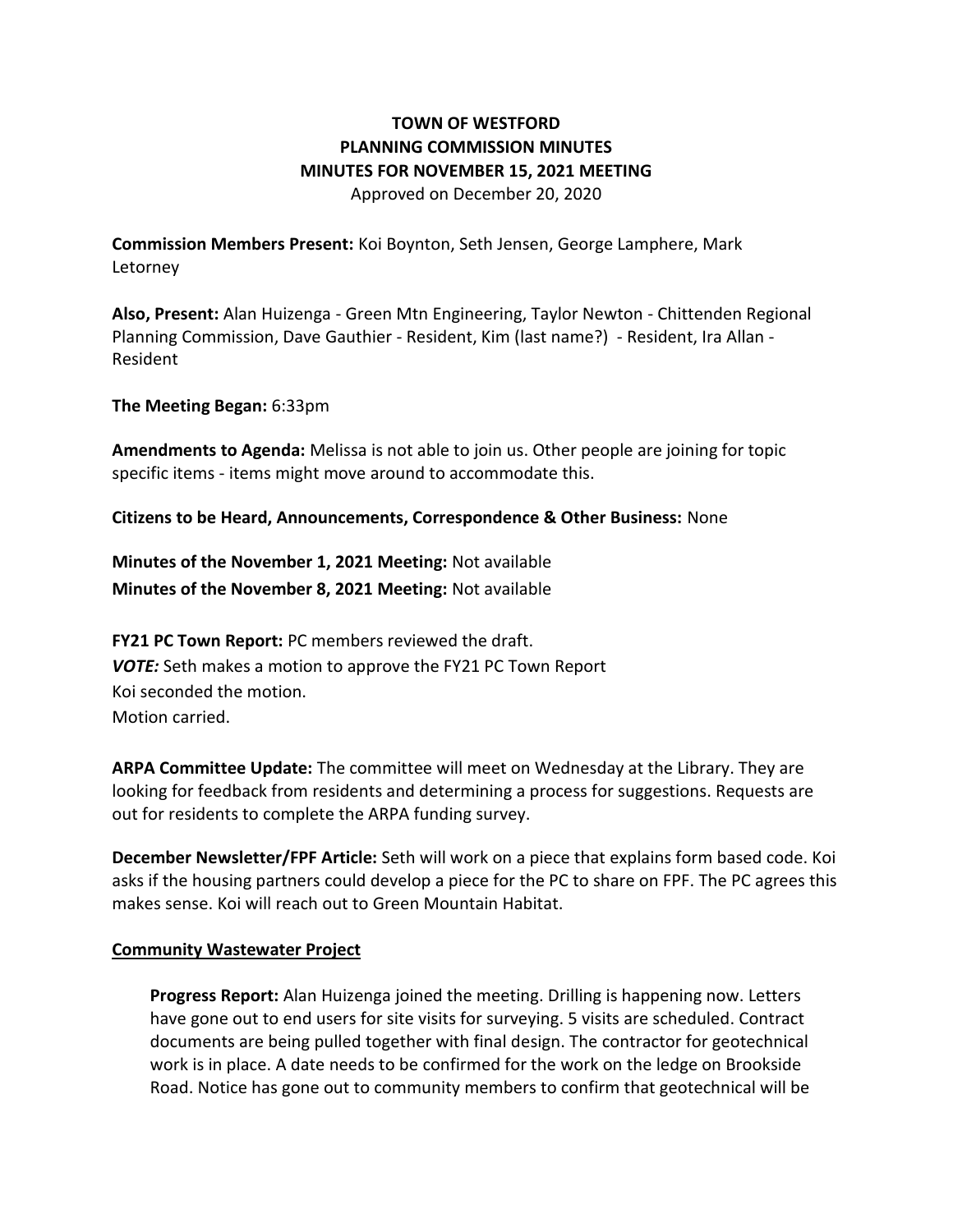happening in the next few days. Melissa is prepared to notify residents of work. The team pulled together paperwork for the State ARPA funding.

**NBRC/EDA Grant Administration/Agreement:** This item needs to wait until Melissa.

**State ARPA Village Wastewater Funding:** Agency of Natural Resources (ANR) was looking for the latest information. Melissa and the contractors compiled materials and sent them in.

**Community Wastewater Public Outreach Update:** This weekend will be the site visit to the soil based wastewater system on North Road. This system's capacity is 10,000 gallons/day and has been in working order for 30 years. The proposed community system is 12,000 gallons/day. RJ Morre that maintains the North Road system will be on site to answer questions and walk people through how the system functions. There is a FB group invite and it is on the Westford's Future page. A Mad River Valley Tour is scheduled but confirmation of how many people are going is needed.

**Financial Scenario/Tax Impact Spreadsheet:** JB joined the meeting and presented scenarios she put together that demonstrate tax impact based on the percent of grant secured. She determined how much money was based on revenue per \$0.01 tax rate. The different scenarios show how the various levels of grant secured will impact taxes per \$100,000 assessed property value. It also provides user fees per month with an anticipated two additional users per year, over five years. The Town could see a higher rate of new user fees as reserve capacity cost to the town decreases. The rate should be adjusted every five years. Based on the scenarios the total cost per year for a typical, single family unit with 65 to 75% grants could be \$56.39 per month. JB talked through the scenarios. It was then discussed what happens if the Town subsidized the monthly user free cost by charging more to the Town wide tax rate over 25 to 32 years. JB discussed the genuine effort at the State level to get Westford at an affordable user rate. The project team will be meeting with the State tomorrow to discuss the cost analysis that has been put together. It is pointed out that the cost analysis is acceptable by the State. The State has asked for the information to inform possible funding for Westford. The PC discussed how to communicate with the SB regarding the cost analysis. It was decided that as soon as there is more feedback from the state the SB should be informed. The cost analysis does demonstrate that as more users are added the cost to the town decreases. Thanks was passed on to the project team for pulling together numbers to move the conversation with the State forward. JB pointed out that the response was incredibly helpful in creating the cost analysis and understanding what is affordable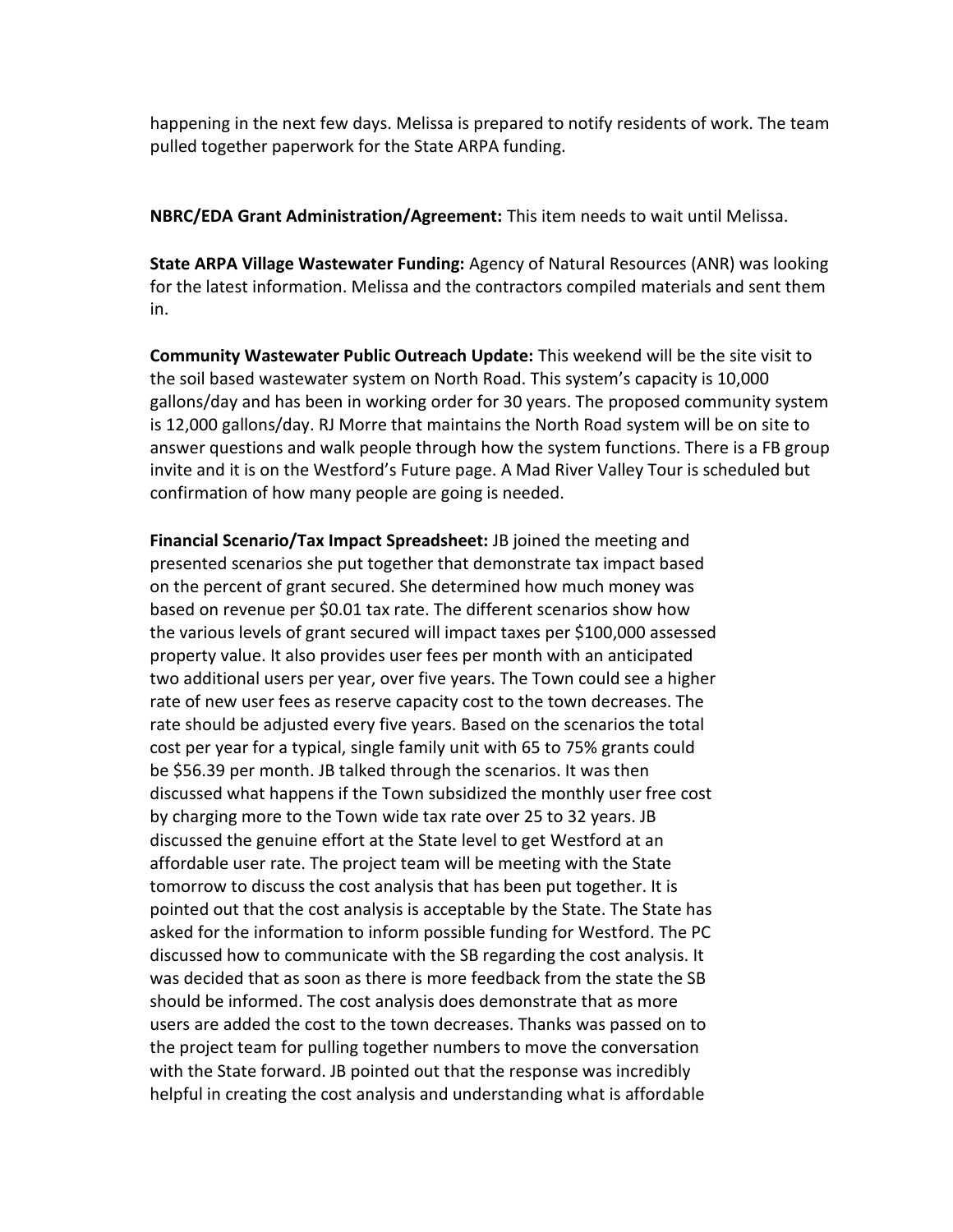for the end users.

**Draft Town Meeting Warning Language:** It was discussed that Nanette was hoping for this language in early December but the legal requirement is January. The developed draft language explains that it is an Australian ballot and voters do not need to be present to vote. Getting this language in front of the SB again would be good. The SB, Nanette and the Town lawyers should have a look at it. The SB might want to see the determined figures plugged in. The ballot needs to be discussed at three meetings prior to Town Meeting. JB will work with Nanette on the timeline and steps for the Town Meeting article.

## **1705 Rte. 128 Property Project**

**Public Engagement Meeting Follow Up, Public Comments & Outreach:** Taylor Newton joined at 8:30. The public engagement follow up survey is running through the end of the week. FPF has been active. Taylor has some answers and the beginning language for a FPF post. He can work with Mark and Melissa to respond to the constructive comments. It seems that there is a misconception that the project allows unbridled development and the lack of details is an issue. It is discussed that the current project is completely conceptual to develop a plan and therefore the details come later. The conceptual plans do make it challenging to understand the size and scale of the project. The aerial views do not demonstrate what the streetscape would look like. Since the appraisal cost is coming in under budget, there is some funding to ask SE Group to create a better visual representation of the conceptual site plan. Kim voiced concern that the buildings (in the conceptual plans) are really close to the road**.** She feels that the openness on the Common is a really positive quality. It is pointed out that the setbacks are from the right away and the parking behind the building is likely more visually pleasing. It is pointed out that the buildings are actually a little further away from the road than the town office and a little closer than the Pigeon house. Ira reinforces that parking on the road would be a challenge in the winter. Taylor will continue to work on a draft FPF post and get it to Mark and Melissa. It was requested that the partners be included in any FPF post. There seemed to be confusion, after the public engagement meeting, regarding cost and who does what. It would be good to frame out the partners and their roles. Start to put the partner out in front so that the scope of the project and the partner's roles are very clear. Public communication should include why the partners are interested. It was discussed to wait until the survey responses come in so that the preferred plan can be developed. Taylor will be setting up a meeting with VT Community Development Program (VCDP) to talk about the grant budget and the new discovery of the second tank and how it impacts the project. The second tank might actually be on Town right of way. VTrans would like to see it gone this sprint. It is under the road. Moving ahead with the VCDP meeting next Monday. The land survey will be provided by Friday. This will determine who owns the land where the second tank is.